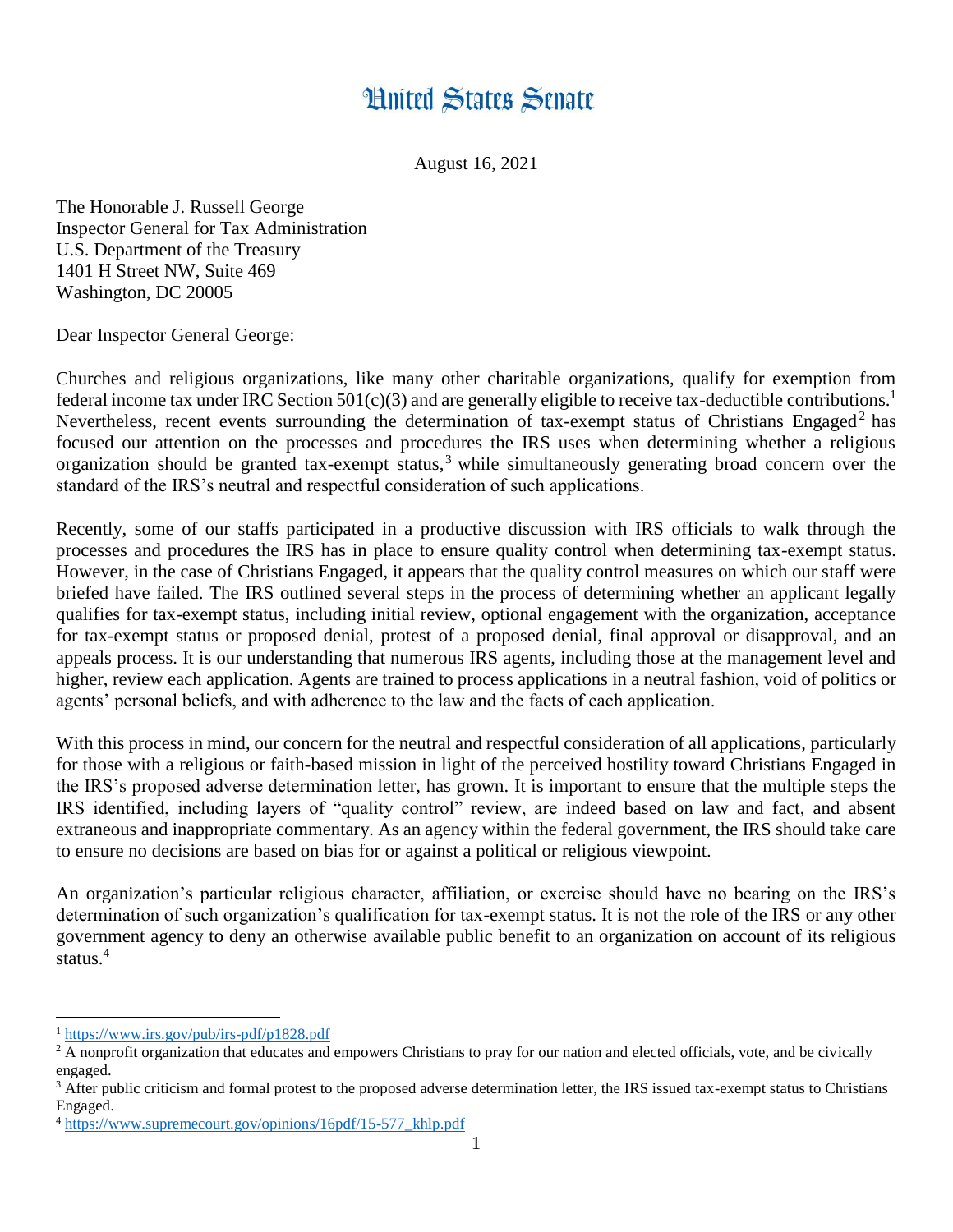For these reasons, we ask that your office review and report on the IRS's current review processes and procedures for making tax-exempt status determinations. In your report, please:

- Fully describe the process and layers of review the IRS Exempt Organizations unit follows when making determinations and issuing proposed adverse determination letters.
- Describe the training provided to IRS personnel who participate in tax-exempt status determination decisions or draft, related determination correspondence. Please include any information on whether a particular emphasis is placed on civil and Constitutional rights during such training. Also include information on how often the training is provided and whether training is different for agents at the management level and above.
- Describe how the IRS evaluates its own review process to determine its success. Please also include any remediation or sanctions processes that the IRS has in place if the review process fails, including when determinations are issued with biased, inappropriate, or extraneous commentary.
- Identify why the processes and procedures that involve numerous layers of quality control reviews, including to ensure that extraneous commentary is not included, failed in the proposed adverse determination of Christians Engaged's application, in which the IRS included what many would consider to be inappropriate and offensive normative and political commentary.
- Make recommendations on ways the IRS can improve its processes, procedures, reviews, communication, and training regarding determinations of tax-exempt status for applicant organizations, as well as IRS correspondence with such organizations.

Sincerely,

James Lankford United States Senator

Ser Sasse

Ben Sasse United States Senator

Heir Lumer

Kevin Cramer United States Senator

Mike Braun

Mike Braun United States Senator

hu Barrasso

John Barrasso, M.D. United States Senator

Todd Young United States Senator